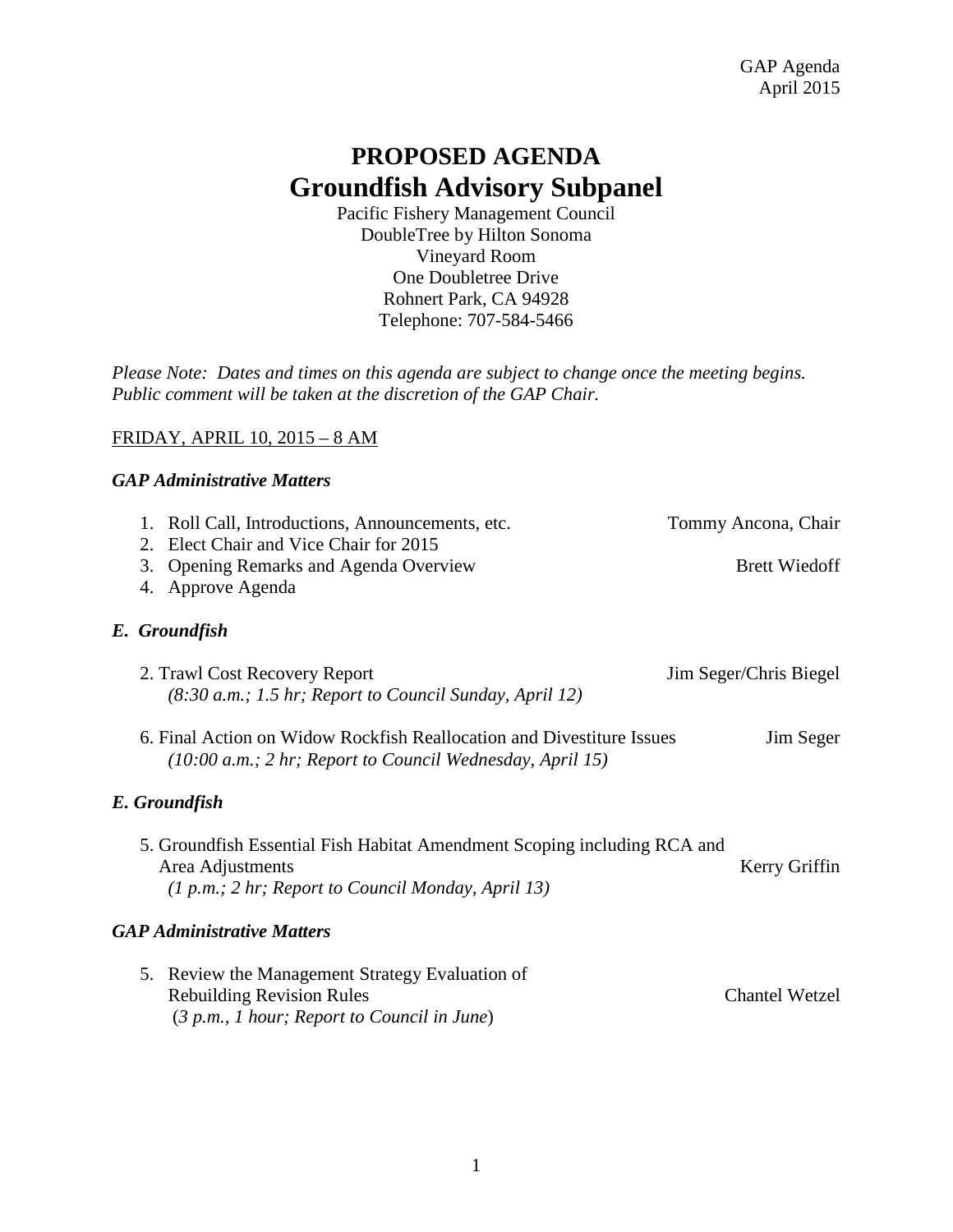#### SATURDAY, APRIL 11, 2015 – 8 AM

## *GAP Administrative Matters (continued)*

6. Draft and Review Statements *(8 a.m.; 1 hr)*

# *E. Groundfish (Discussion Continued from Friday)*

| 5. Groundfish Essential Fish Habitat Amendment Scoping including RCA and |            |
|--------------------------------------------------------------------------|------------|
| Area Adjustments                                                         | Kelly Ames |
| $(9:00 a.m.; 4 hr; Report to Council Monday, April 13)$                  |            |
|                                                                          |            |

# *F. Administrative*

| 1. Seabird Protection Update                                                                                 | Kit Dahl              |
|--------------------------------------------------------------------------------------------------------------|-----------------------|
| $(2 p.m.; 1 hr; Report to Council Sunday, April 12)$                                                         |                       |
| 3. Salmon Endangered Species Act Reconsultation Update<br>(3 p.m.; 1 hr; Report to Council Sunday, April 12) | <b>Frank Lockhart</b> |
| 2. National Standards 1, 3 & 7 Guidelines Comments<br>$(4 p.m., 1 hr; Report to Council Monday, April 13)$   | Wes Patrick           |

# SUNDAY, APRIL 12, 2015 – 8 AM

## *GAP Administrative Matters (continued)*

7. Draft and Review Statements *(8 a.m.; 1 hr)*

# *E. Groundfish*

| 7. Blackgill and Slope Rockfish Reallocation PPA<br>(9:00 a.m.; 1.5 hr; Report to Council Wednesday, April 15) | John DeVore          |
|----------------------------------------------------------------------------------------------------------------|----------------------|
| 4. Finalize Methodology Review COP<br>$(10:30 a.m.; 0.5 hr; Report to Council Monday, April 13$                | John DeVore          |
| <i>I. Enforcement</i>                                                                                          |                      |
| 1. Regulations for Vessel Movement Monitoring<br>$(1:00 p.m.; 2 hr; Report to Council Tuesday, April 14)$      | <b>Brett Wiedoff</b> |
| E. Groundfish                                                                                                  |                      |

| 8. Inseason Adjustments Including Carryover and Regulatory Amendment              |             |
|-----------------------------------------------------------------------------------|-------------|
| to Manage Set-Asides                                                              | John DeVore |
| (3 p.m.; 1 hr; Discussion of Regulatory Amendment to Manage Set Asides; Report to |             |
| Council Wednesday, April 15)                                                      |             |